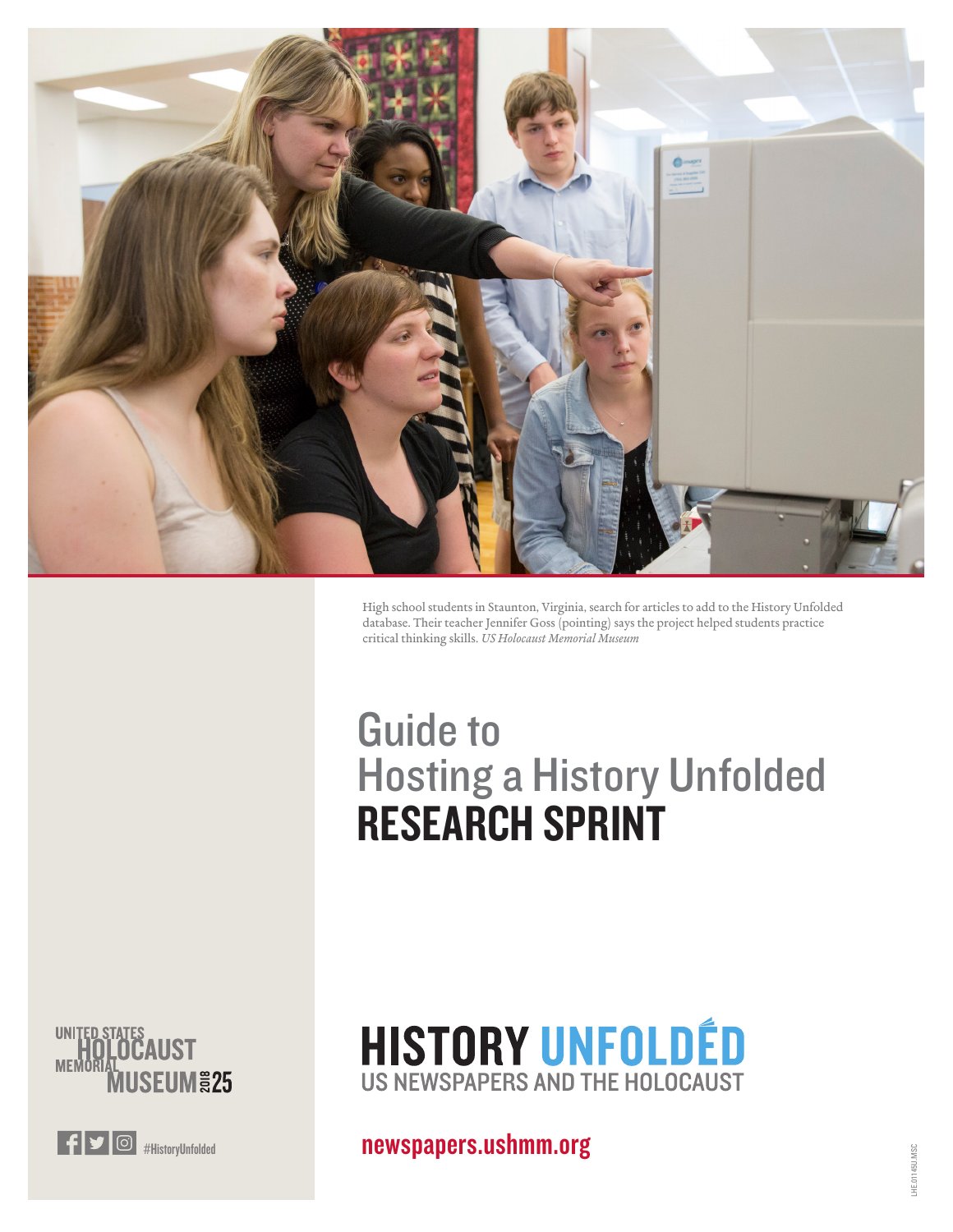# **HISTORY UNFOLDÉD** US NEWSPAPERS AND THE HOLOCAUST

*History Unfolded: US Newspapers and the Holocaust* is a nationwide effort to uncover what local newspapers reported about Holocaust-related events during the 1930s and 1940s. Together, we can discover and learn more than any one of us could alone. In this spirit, many participants have enjoyed hosting "research sprints," where groups of citizen historians gather to research one or more events in a specific collection of newspapers. Usually, research sprints are held for a few hours at a library, archive, or historical society where newspaper collections are readily accessible. Occasionally, groups engage in "virtual sprints" where participants agree to research a specific event or events during a defined time period using online collections. Sometimes, sprints combine both approaches.

History Unfolded participants find sprints exciting and motivating. Sometimes participants compete within the group to see who can find the most articles. The event reinforces the sense of participating in a community effort that is larger than oneself. At the end of a sprint, the group can assess what it found (or didn't find), celebrate and share their findings with each other, and through discussion learn more about the research process and the history itself. The step-by-step guide that follows will help you plan your own research sprint.

### 1. Find a partner

We've had success partnering with libraries as host sites. You'll want to find a library or historical society that either has a collection of 1930s and 1940s newspapers on microfilm and microfilm readers, or access to a range of databases that include newspapers from that time. Make sure there are enough terminals for the number of people you're hoping to have participate, and that you'll be able to reserve them for your event. If you're at a university, your students may have access to databases on their own computers as well.

# 2. Set a date and time

Set aside several hours for your research sprint. You're going to want time to explain the background of the project and the goals for the event, divide up the research, have ample time to conduct the research, and leave room for a debrief afterwards. (We've found that last part also works well over dinner and drinks.) Note that microfilm research generally takes longer than research in online databases.

# 3. Decide what you want to research

The best research sprints have focus. These may be determined by the resources you have available to you. Some things to consider:

- <sup>n</sup> Do you have a lot of different newspapers available? You can plan your sprint around a historical event or a series of consecutive events (see [newspapers.ushmm.org/events/events-all](http://newspapers.ushmm.org/events/events-all) for the full list), assigning each participant a different newspaper to research for those events. This is also useful if your sprint falls near an event anniversary.
- <sup>n</sup> Do you want to focus on one particular location? We've had success organizing events in which we do a deep dive into the papers of one state or a few states.
- <sup>n</sup> Do you have access to an online database, like ProQuest Historical Newspapers or [newspapers.com](http://newspapers.com)? You can ask participants to research papers from states that aren't well represented on History Unfolded. This also allows you to involve participants who aren't in the room with you.
- <sup>n</sup> Do you have access to collections that represent a unique community: a university, ethnic group, or language group? We strive for History Unfolded to include newspapers that represent Americans of all backgrounds.
- <sup>n</sup> Finally, ensure that you look at the research already submitted to the project ([newspapers.ushmm.org/search](https://newspapers.ushmm.org/search)) to see what, if anything, has already been submitted for the newspapers you'll be using. If possible, focus your research sprint on areas, events, or newspapers that will not replicate research already in the database.

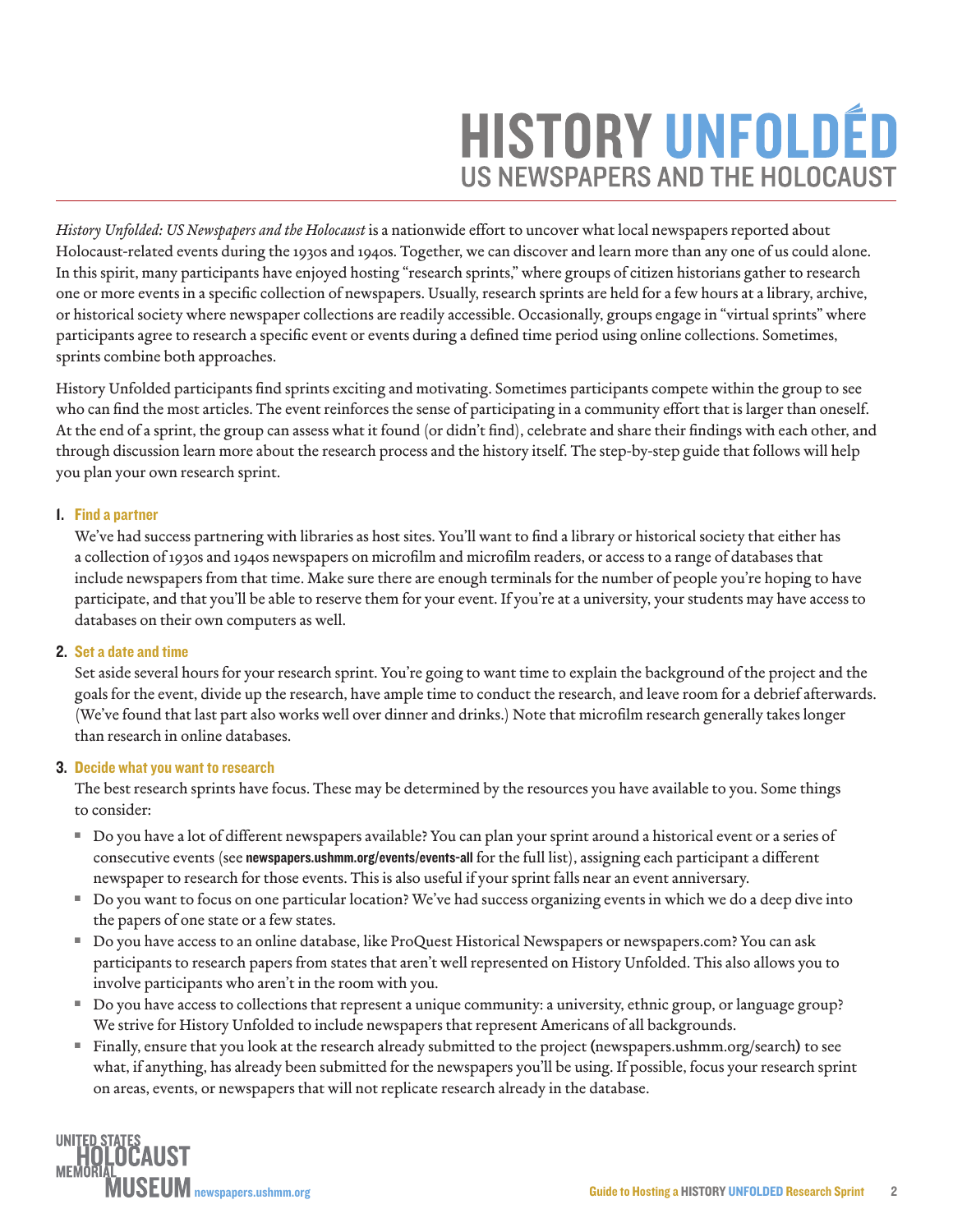# 4. Promote your event

Consider whom you can reach through e-mail lists, social media, or flyers. Let people know where and when the event will take place, and provide a link where they can RSVP for the event, so you can contact them ahead of it. We've attached a sample RSVP form; we use Google Forms to create ours, so that we automatically have a spreadsheet of people we can contact.

### 5. Gather your materials

This kit comes with:

- PDFs of event module descriptions, dates, and keywords
- Step-by-step instructions for your research sprint participants
- $A$  template to guide individual participants in their research
- <sup>n</sup> Photo release forms—please have your participants sign these if you take photos during your event and would like the Museum to be able to share them

You'll also want:

- Nametags
- Pens and markers
- $A$  sign-in sheet
- USB thumb drives for saving articles from microfilm readers

#### 6. One week before: Send intro emails

When you write to people who have RSVP'd for your event, remind them of when and where the event will take place and share any particular entry or sign-in requirements at the venue. Ask participants to create an account on the History Unfolded website before they arrive ([newspapers.ushmm.org](https://www.newspapers.ushmm.org); click "Create Account"); this will save time at your event because participants can simply add their articles to their profiles.

Give directions to your meeting location and details on how to find the group once people arrive.

Also, please email the United States Holocaust Memorial Museum team at [historyunfolded@ushmm.org](mailto:historyunfolded%40ushmm.org?subject=), so that we know to be ready for your research to come in and so we can answer any questions you have.

#### 7. Two days before: Walkthrough of the venue

Gather at the venue with any volunteers or staff who will be helping with the event and answer the following questions:

- Where will people check in and receive their nametags?
- Where will people sign up to research a particular newspaper or event and receive their research materials?
- <sup>n</sup> If you're using microfilm, where will people pick it up? If possible, ask the librarian to pull relevant microfilm reels ahead of time. This expedites the research process.
- <sup>n</sup> Are there computers you need to make sure are reserved for your event, if it is happening during hours the venue is open to the public?
- <sup>n</sup> Who is going to be the point person for each of these areas, and who will help participants if they have questions about researching?
- How will you direct participants between these areas?
- <sup>n</sup> We've set up an "Ask a Historian" table at some of our events, where curators or historians familiar with this history are available to answer questions or provide research tips. If you're going to do this, make sure you know where it will be.
- <sup>n</sup> If you have time and haven't done research in this space before, try out the research process yourself. That way, you can figure out logistics and answer participants' questions.



**HISTORY UNFOLD** 

US NEWSPAPERS AND THE HOLOCAUST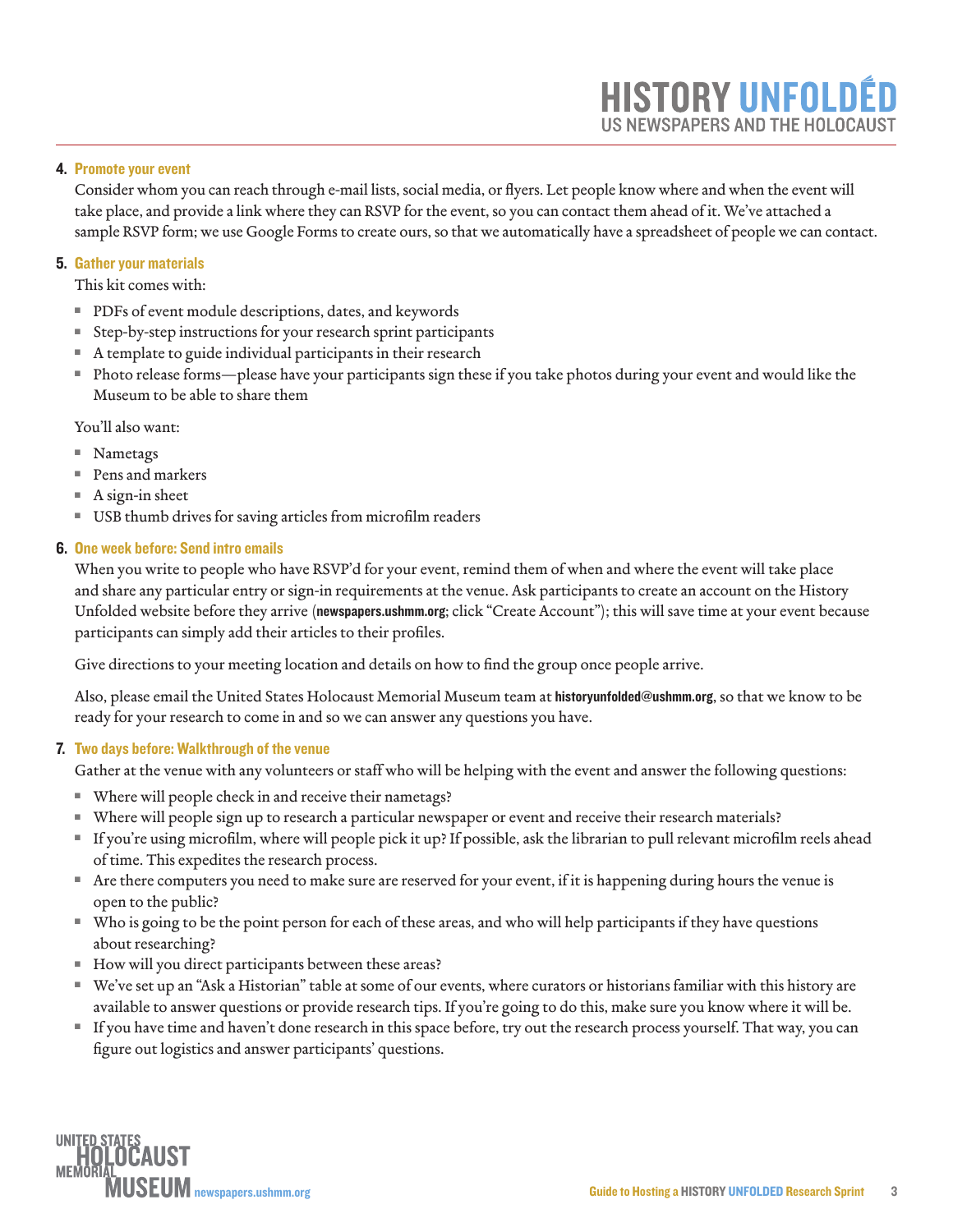#### 8. Making the big day run smoothly

If you didn't divide up responsibilities during your walkthrough, do so before your participants arrive. You want someone to check people in, someone to greet and direct them, someone to give an overview of the project and give out research materials, and someone to help with research and microfilm use. About half an hour before the end of your sprint, make sure people who have not been working on Internet-enabled computers have time to upload their articles to the project website.

#### A few tips:

- Ask participants to look in the database of existing research ([newspapers.ushmm.org/search](http://newspapers.ushmm.org/search)) to make sure they're not uploading a duplicate article.
- <sup>n</sup> Make sure participants are uploading an image for every submission they make. Each image should include the full page on which the newspaper article sits, so that the name of the paper, page number, and publication date are also visible.
- <sup>n</sup> Review the About this Project page ([newspapers.ushmm.org/about/project\)](http://newspapers.ushmm.org/about/project) so you can answer questions about the project.

Here's a sample timeline for a short sprint. If you're using microfilm, you'll want to allot at least an extra half-hour for research. 4:15 p.m.: Arrive to set up and walk through the space.

- 4:30 p.m.: Participants arrive and receive materials. Research begins.
- 6:15 p.m.: Research ends. Participants upload articles to the site.

6:30 p.m.: Sprint ends. Debrief begins.

- 7:15 p.m.: Debrief ends. Clean-up begins.
- 7:30 p.m.: Clean-up ends. Celebration!

#### 9. E-mail us and tell us about your sprint

The History Unfolded team is also here to answer your questions. You can reach us at [historyunfolded@ushmm.org](mailto:historyunfolded%40ushmm.org?subject=), or by phone at 202.382.0211. Good luck and have fun.

#### Questions for Framing Post-Sprint Debrief Discussion

- 1. What surprised you the most about your research?
- 2. For the events you chose to research, did you find that there was more or less reporting than you expected?
- 3. What questions did your research findings raise for you about American responses to the Holocaust?
- 4. During your research, what did you learn about your community during the 1930s and 1940s (or the locality of the newspaper you chose)?
- 5. Would you like to do this again?



**HISTORY UNFOLD** 

US NEWSPAPERS AND THE HOLOCAUST